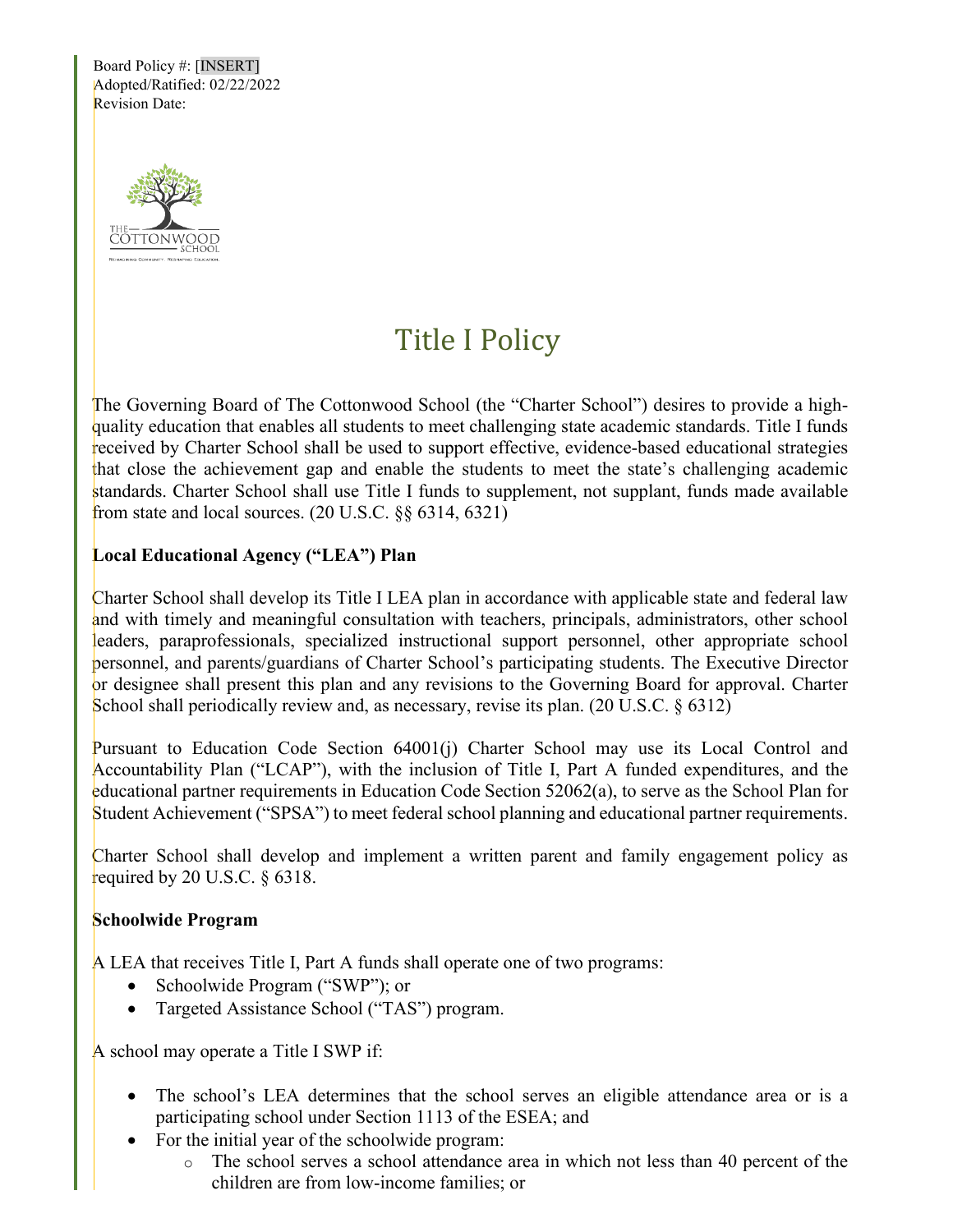o Not less than 40 percent of the children enrolled in the school are from low- income families (20 U.S.C. § 6314; 34 C.F.R. § 200.25)

A school that does not meet the above criteria may operate a Title I SWP if it receives a waiver from the California Department of Education to do so, after taking into account how a schoolwide program will best serve the needs of the students in the school in improving academic achievement and other factors. (20 U.S.C. § 6314)

The purpose of a SWP is to improve academic achievement throughout a school so that all students, particularly the lowest-achieving students, demonstrate proficiency on the state's academic standards. The improved achievement is to result from improving the entire educational program of the school. (34 C.F.R. § 200.25) Thus, a school operating a Title I schoolwide program is not required to identify: 1) students eligible for Title 1 funded services; or 2) individual services as supplementary. (34 C.F.R. § 200.25)

The Executive Director or designee shall inform the parents/guardians of Charter School's SWP eligibility and its ability to consolidate funds from federal, state, and local sources for program purposes.

### A. Consolidation of Funds

The SWP may consolidate funds from Federal, State, and local sources to implement Charter School's comprehensive plan to upgrade its entire educational program. (20 U.S.C. § 6314(a); 34 C.F.R. § 200.25(e); 34 C.F.R. § 200.29(a))

A SWP school that consolidates and uses funds from any other Federal program is not required to meet the statutory or regulatory requirements of that program applicable at the school level but must meet the intent and purposes of that program to ensure that the needs of the intended beneficiaries of that program are addressed.  $(34 \text{ C.F.R.} \S 200.2(b)(1))$ 

If Charter School chooses to consolidate funds from other Federal programs, it:

- 1) Will meet the requirements of those programs relating to health; safety; civil rights; student and parental participation and involvement; services to private school children; maintenance of effort; comparability of services; use of Federal funds to supplement, not supplant non-Federal funds; and distribution of funds to state educational agencies or LEAs. (34 C.F.R. §  $200.2(b)(2)$ ; and
- 2) Will not be required to maintain separate fiscal accounting records, by program, that identify the specific activities supported by those particular funds; but must maintain records that demonstrate that the SWP, as a whole, addresses the intent and purposes of each of the Federal programs whose funds were consolidated to support the SWP. (20 U.S.C. § 6314(a)(3)(C); 34 C.F.R. § 200.29(d))

If Charter School consolidates and uses funds from migrant education, Indian education, and special education in its SWP, Charter School shall meet specific requirements of such programs. (34 C.F.R.  $§ 200.29(c))$ 

B. SWP Comprehensive Plan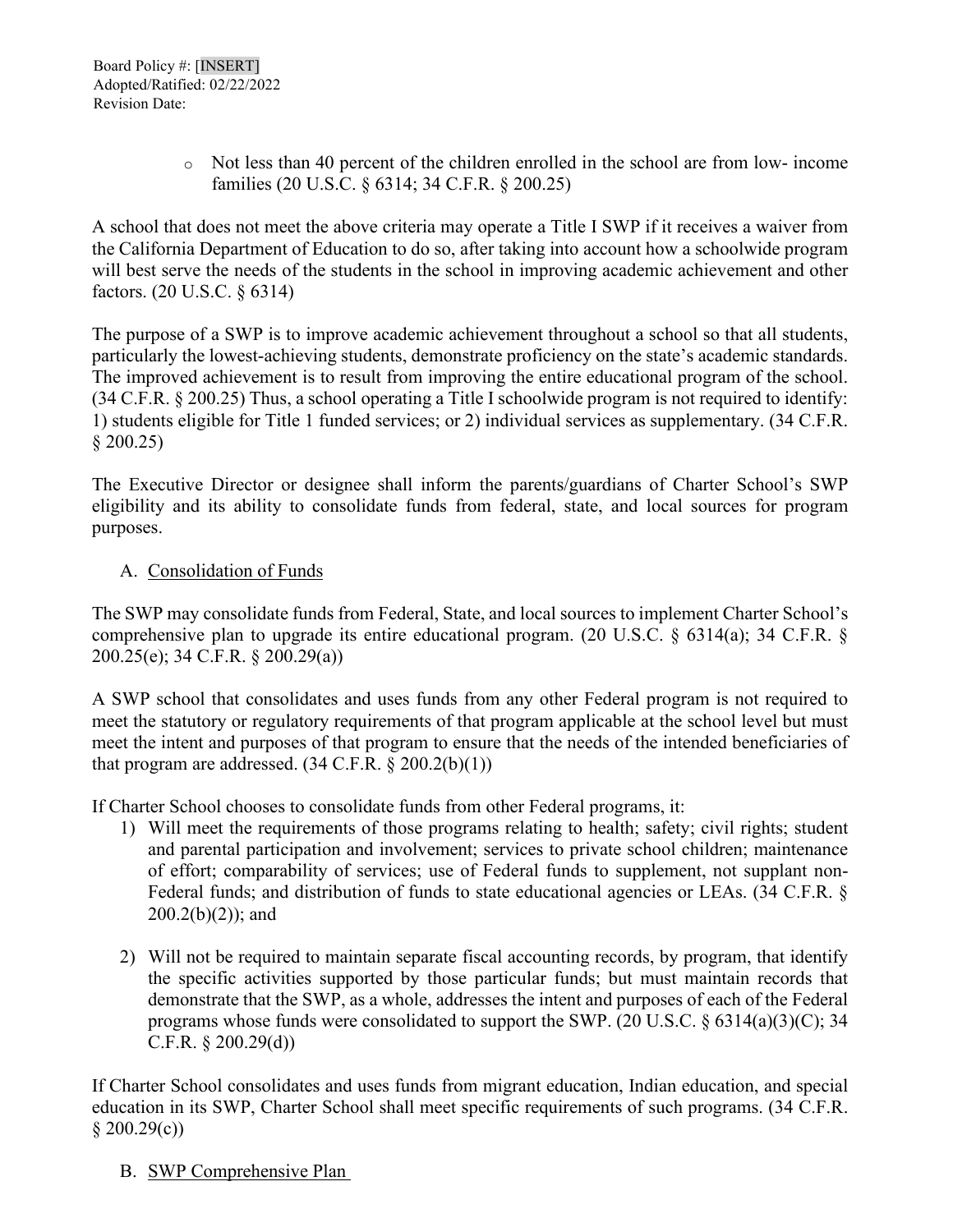If Charter School operates a SWP, it shall develop a comprehensive plan with the involvement of parents/guardians and other members of the community to be served and individuals who will carry out such plan, including teachers, principals, other school leaders, paraprofessionals, administrators, to the extent feasible, tribes and tribal organizations present in the community, and, if appropriate, specialized instructional support personnel, technical assistance providers, school staff, Charter School's secondary school students, and other individuals determined by Charter School. (20 U.S.C.  $§ 6314(b)(2))$ 

The SWP plan shall be based on a comprehensive needs assessment of the entire school that takes into account information on the academic achievement of children in relation to the challenging state academic standards, particularly the needs of those children who are failing, or are at-risk of failing, to meet the challenging state academic standards and any other factors as determined by Charter School. (20 U.S.C. § 6314(b)(6))

The SWP shall be incorporated into a single plan for student achievement which also incorporates the plans required for other categorical programs included in the state's consolidated application. (Education Code § 64001; 20 U.S.C. § 6314(b))

The SWP plan shall include a description of any applicable federal, state, and local programs that will be consolidated in the SWP and the strategies that Charter School will implement to address school needs, including a description of how such strategies will: (20 U.S.C. § 6314)

- 1. Provide opportunities for all students, including economically disadvantaged students, ethnic subgroups, students with disabilities, and English learners, to meet the challenging state academic standards;
- 2. Use methods and instructional strategies that strengthen Charter School's academic program, increase the amount and quality of learning time, and help provide an enriched and accelerated curriculum, which may include programs, activities, and courses necessary to provide a wellrounded education; and
- 3. Address the needs of all Charter School students, but particularly the needs of those at risk of not meeting the challenging state academic standards, through activities which may include:
	- a. Counseling, school-based mental health programs, specialized instructional support services, mentoring services, and other strategies to improve students' skills outside the academic subject areas;
	- b. Preparation for and awareness of opportunities for postsecondary education and the workforce, which may include career and technical education programs and broadening secondary school students' access to coursework to earn postsecondary credit while still in high school;
	- c. Implementation of a schoolwide tiered model to prevent and address problem behavior, and early intervening services, coordinated with similar activities and services carried out under the Individuals with Disabilities Education Act;
	- d. Professional development and other activities for teachers, paraprofessionals, and other school personnel to improve instruction and use of data from academic assessments and to recruit and retain effective teachers, particularly in high-need subjects; and
	- e. Strategies for assisting preschool children in the transition from early childhood education programs to local elementary school programs

The SWP plan shall remain in effect for the duration of Charter School's participation, except that the SWP plan and its implementation shall be regularly monitored and revised as necessary based on student needs to ensure that all students are provided opportunities to meet the challenging state